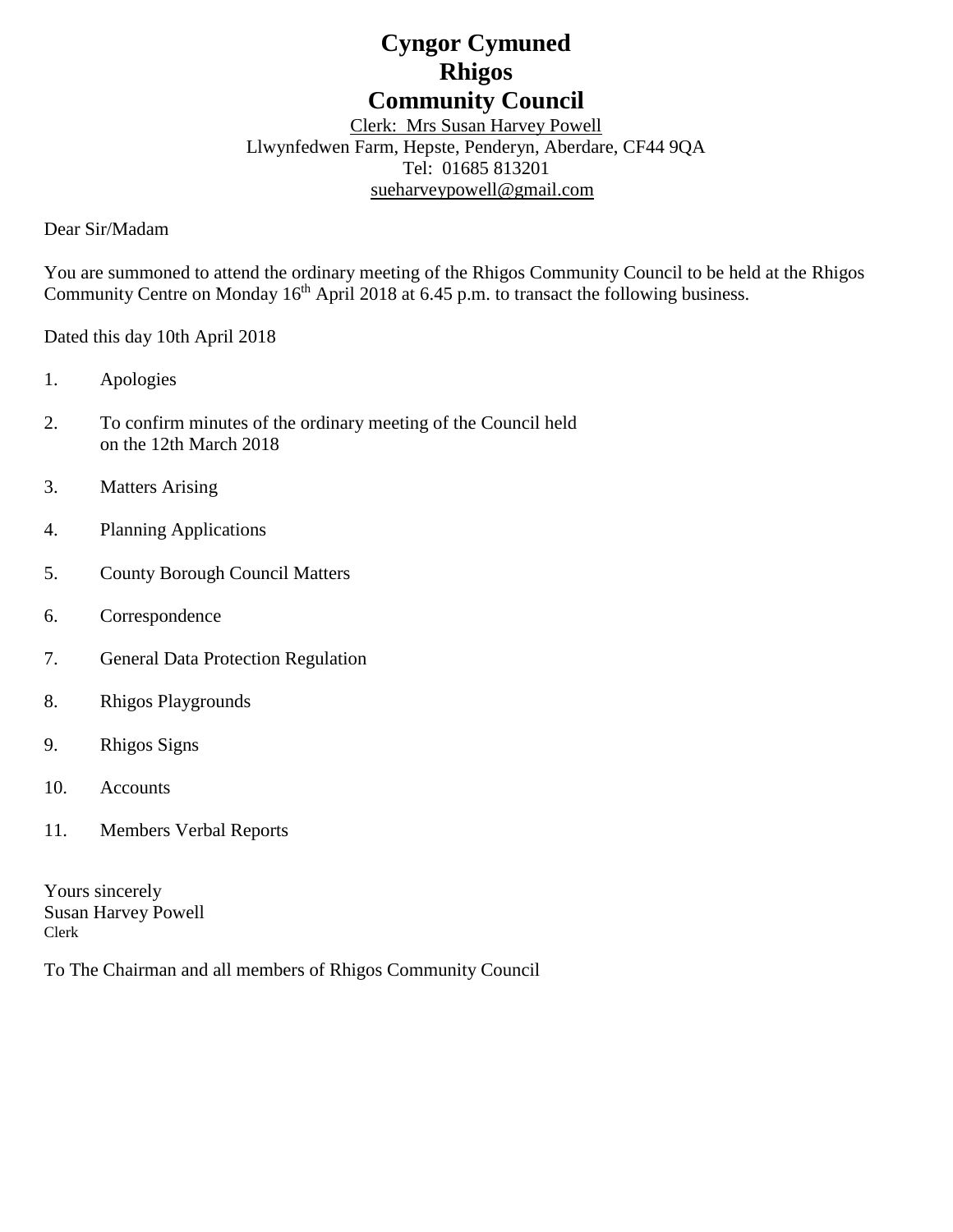## **Rhigos Community Council**

Minutes of the ordinary meeting of Rhigos Community Council held at Rhigos Community Centre on Monday 12th March 2018 at 6.45 p.m.

- Present: Cllrs. P Oliver, H Wagner, M Evans, M Smith, M Pope, G Thomas, L Leach, A Tobin, C Hopes
- Apologies: Cllr. S Maull, O Morgan

#### **2018/22 Minutes**

It was resolved to confirm Minutes of the Ordinary Meeting of the Council held on 12th March 2018

- **2018/23 Declaration of Interest** None recorded
- 
- **2018/24 Matters Arising**
- a. Bike Track Cwm Hwnt nothing to report
- b. Damp in community centre the work has now been completed.
- **2018/25 Planning**

It was resolved to note:

- a. Dualling of Neath to Abergavenny trunk road (A465)
- **2018/26 County Borough Council Matters**

It was resolved that the following complaints be passed on to Councillor G Thomas for his attention.

- a. There is a pothole opposite the entrance to Pendarren Court.
- b. There is a lot of rubbish on the main road and around the village.
- c. The Glynneath bank is breaking up.
- d. A caravan has been dumped near Crownfords on the Industrial estate.
- e. There is a lot of rubbish on the Industrial estate. A letter will be sent to the owners.
- f. An old road sign has been left on the Glynneath bank.
- g. There are 2 potholes near the new play area.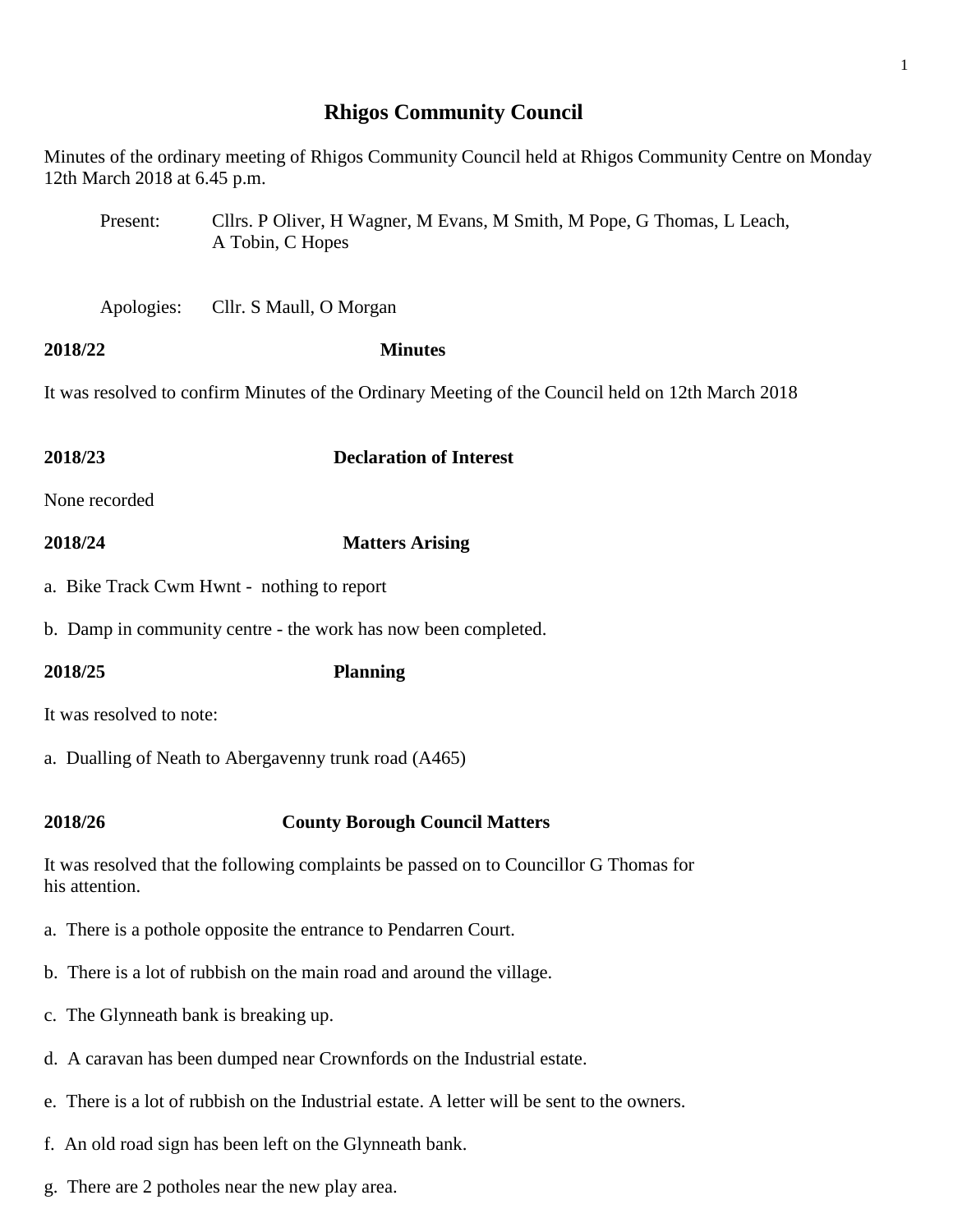- h. The tarmac is rising near the bus stop st Heol y Bryn causing water to hold there.
- i. The gate has been taken off the park opposite the community centre.

#### **2018/27 Correspondence**

It was resolved to receive the following correspondence.

No correspondence received

### **2018/28 Memorandum of Understanding**

A Memorandum of Understanding regarding Child Burial Fees has been adopted by RCTCBC. No fees for the burial of children under 18 will be charged. If Rhigos CC adopts this all fees for children under 18 will be claimed back from RCT

Cllr. Oliver proposed that we adopt the Memorandum, Cllr. Evans seconded and was agreed by all.

### **2018/29 Rhigos Playgrounds**

a. Heol y Bryn playground – the signs have been erected

b. The Old Adventure playground – a meeting will be arranged on Monday 26th March in the community centre.

**2018/30 Rhigos Signs**

Deferred to next meeting.

| 2018/31                                                                                                                                                                                                                                                    | <b>Accounts</b>                        |
|------------------------------------------------------------------------------------------------------------------------------------------------------------------------------------------------------------------------------------------------------------|----------------------------------------|
| Amazon (No Dogs sign)<br>BT<br><b>B</b> Gas<br>S H Powell (stamps & transport to course)                                                                                                                                                                   | £14.59<br>£110.16<br>£218.48<br>£14.59 |
| Wages and tax                                                                                                                                                                                                                                              | £396.55                                |
| £9197.99<br><b>Current Account</b><br>£3809.08<br><b>High Interest Account</b><br>Field Account<br>£4050.04<br>£2472.66<br>Croesffordd Account<br>£2479.26<br>Croesffordd High Interest<br>£23,000.00<br><b>Croesffordd Treasury</b><br>£42627.14<br>Selar |                                        |
| Solar Farm Fund<br>£0.00                                                                                                                                                                                                                                   |                                        |